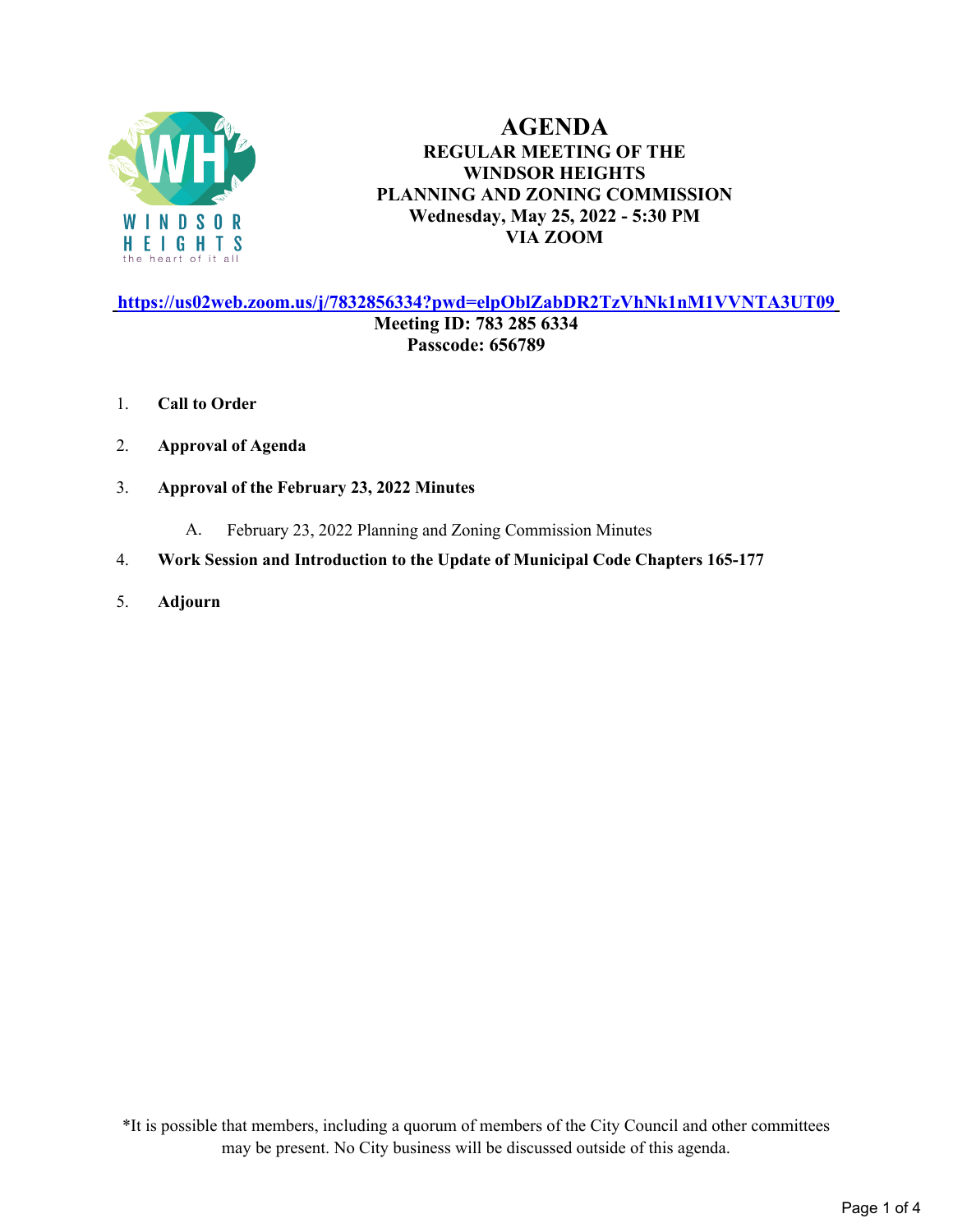

# **STAFF REPORT Planning and Zoning Commission**

May 25, 2022

TO: PLANNING AND ZONING COMMISSION

FROM: Dennis Durham, City Administrator

SUBJECT: February 23, 2022 Planning and Zoning Commission Minutes

### **GENERAL INFORMATION**

#### **SUMMARY**

### **ATTACHMENTS**

1. 2.23.22 Planning and Zoning Commission Minutes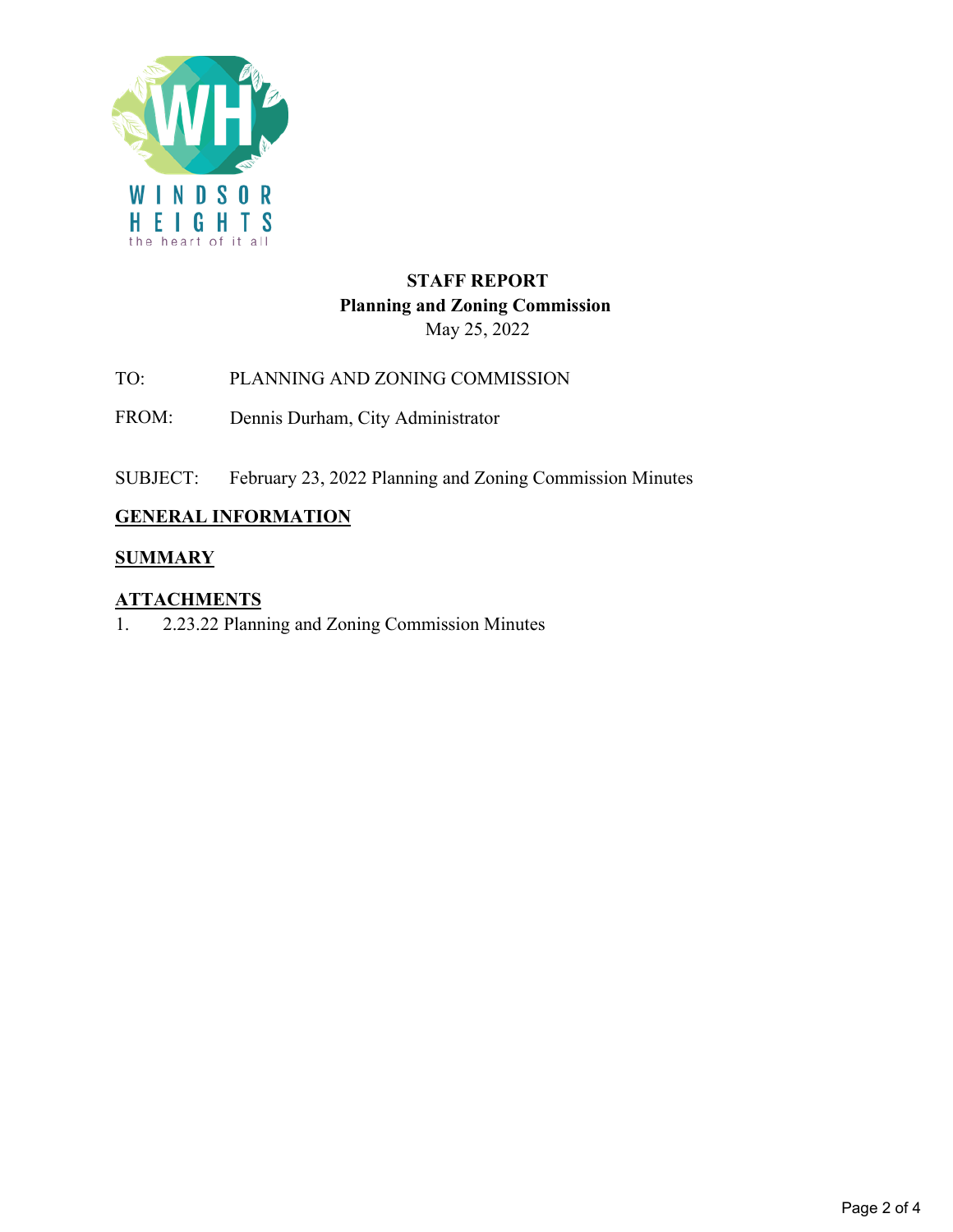

#### **MINUTES REGULAR MEETING OF THE WINDSOR HEIGHTS PLANNING AND ZONING COMMISSION Wednesday, February 23, 2022 - 5:30 PM VIA ZOOM**

## **1. Chairperson Geoff Wood called the meeting to order at 5:31 PM**

- a. Roll Call:
	- i. Present:
		- 1. Wood
		- 2. Foss
		- 3. Ferree
		- 4. Libbie
		- 5. McConville
		- 6. Mueller
		- 7. Holtorf *(joined the meeting at 5:36 PM)*

#### 2. **Approval of Agenda**

- a. Motion by McConville to approve the agenda, seconded by Libbie. Motion Carried Unanimously 6-0.
- 3. **Approval of minutes from the November 17, 2021 meeting of the Planning and Zoning Commission**
	- a. Motion by Ferree to approve the meeting minutes from November 17, 2021. Seconded by McConville. Motion carried unanimously 6-0.

### 4. **Public Hearings and Consideration of Site Plans**

- a. Motion by Foss to open the public hearing on the site plan for the Clive Learning Academy, seconded by McConville. Motion carried unanimously 7-0 (*Holtorf joined the meeting shortly before this item).*
	- i. Presentation by Shive Hattery on the proposed improvements for the Clive Learning Academy.
	- ii. Commission members had questions about stormwater management, landscaping, traffic on 73rd Street and adjacent side streets, bike racks, parking capacity, queue lengths, and construction materials.
- b. Motion by McConville to close the public hearing, seconded by Foss. Motion carried unanimously 7-0.
- c. Motion by McConville approve the Clive Learning Academy site plan with the conditions requested by staff. Seconded by Foss. Motion carried unanimously 7-0.
- d. Motion by Mueller to open the public hearing on the site plan for the Aldi. Seconded by Libbie. Motion carried unanimously 7-0.
	- i. Presentation by ISG on the proposed site plan for the Aldi project.
	- ii. Commission members had questions about building setbacks, bike racks, sidewalks and trail connectivity, the trash enclosure, stormwater management, traffic impacts, façade improvements and architectural details, conformance with code and comprehensive plan, and store expansions planned in the future.